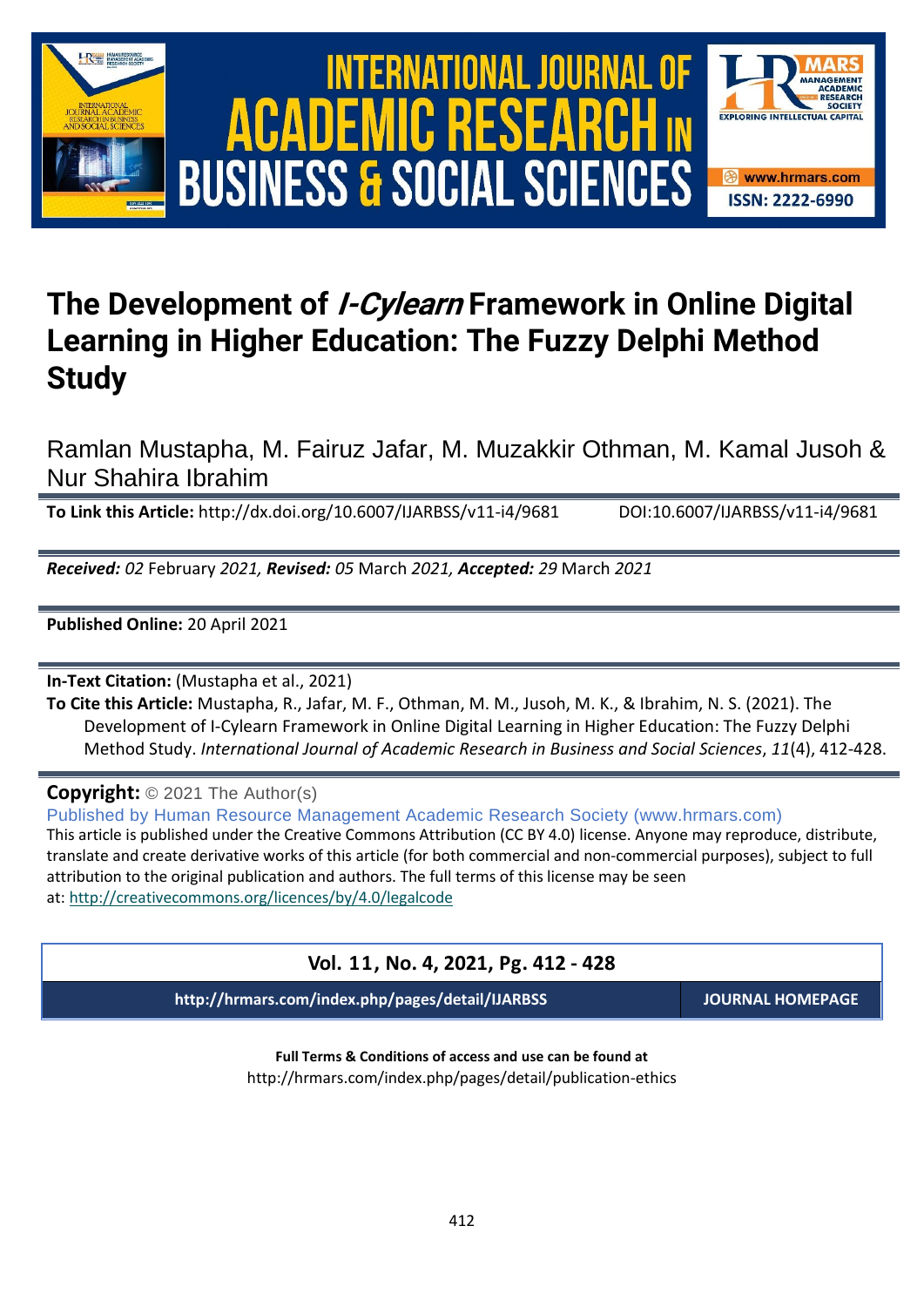

# **The Development of I-Cylearn Framework in Online Digital Learning in Higher Education: The Fuzzy Delphi Method Study**

<sup>1</sup>Ramlan Mustapha, <sup>2</sup>M. Fairus Jafar, <sup>3</sup>M. Muzakkir Othman, <sup>4</sup>M. Kamal Jusoh & <sup>5</sup>Nur Shahira Ibrahim <sup>1</sup>Universiti Teknologi MARA Pahang, Raub Campus, <sup>3,4,5</sup>Universiti Teknologi MARA Pahang,

Jengka Campus, <sup>2</sup>Universiti Utara Malaysia, Malaysia Email: ramlan@uitm.edu.my

# **Abstract**

This study aims at getting expert consensus and opinions on elements of the online learning framework in higher education. This study uses 7 expert scale to gather input from 11 experts in different education fields at public universities in Malaysia using Fuzzy Delphi process. The assessment received a total of 3 key construct and 18 sub-elements of the questionnaire. The Fuzzy Delphi method Logic Software (FUDELO) has been used for data analysis. The data were analysed using a triangle fuzzy number and a ranking of the defuzzification process with each construct elements. The results of the study and the consensus of the experts show that the Agreement's value is in a good level. This shows that elements of the online digital learning framework have been well-received by experts. The elements agreed upon by the experts in consensus are arranged in order of ranking namely emotional factor, cognitive factor and social factor.

**Keyword**: Fuzzy Delphi Method, Framework, I-CyLearn, Defuzzification, Digital Learning

# **Introduction**

Technology plays an essential part in our everyday lives in the 21st century. In order to use technology in the re-design or regeneration of education and training systems, it requires professionally, educated people and learners to re-reflect their fundamental values. Moreover, these technical devices have an important role in allowing students and teachers to achieve more benefits from it. However, e-learning, mobile learning and remote learning are used in an oblivious or complementary manner to denote technical learning (Basak, Wotto & Belanger, 2018).

The rapid development of technology, demands that all individuals move fast in adapting technology in life. Among the sectors affected by the rapid development of technology is the world of education. The broad use of internet and institutional e-learning systems by private providers has given students a new versatile and portable opportunity for the acquisition of information and the dissemination of knowledge (Al-Emran & Mezhuyev, 2019; Al-Emran & Teo, 2019). E-learning platforms allow students to connect simultaneously with educators and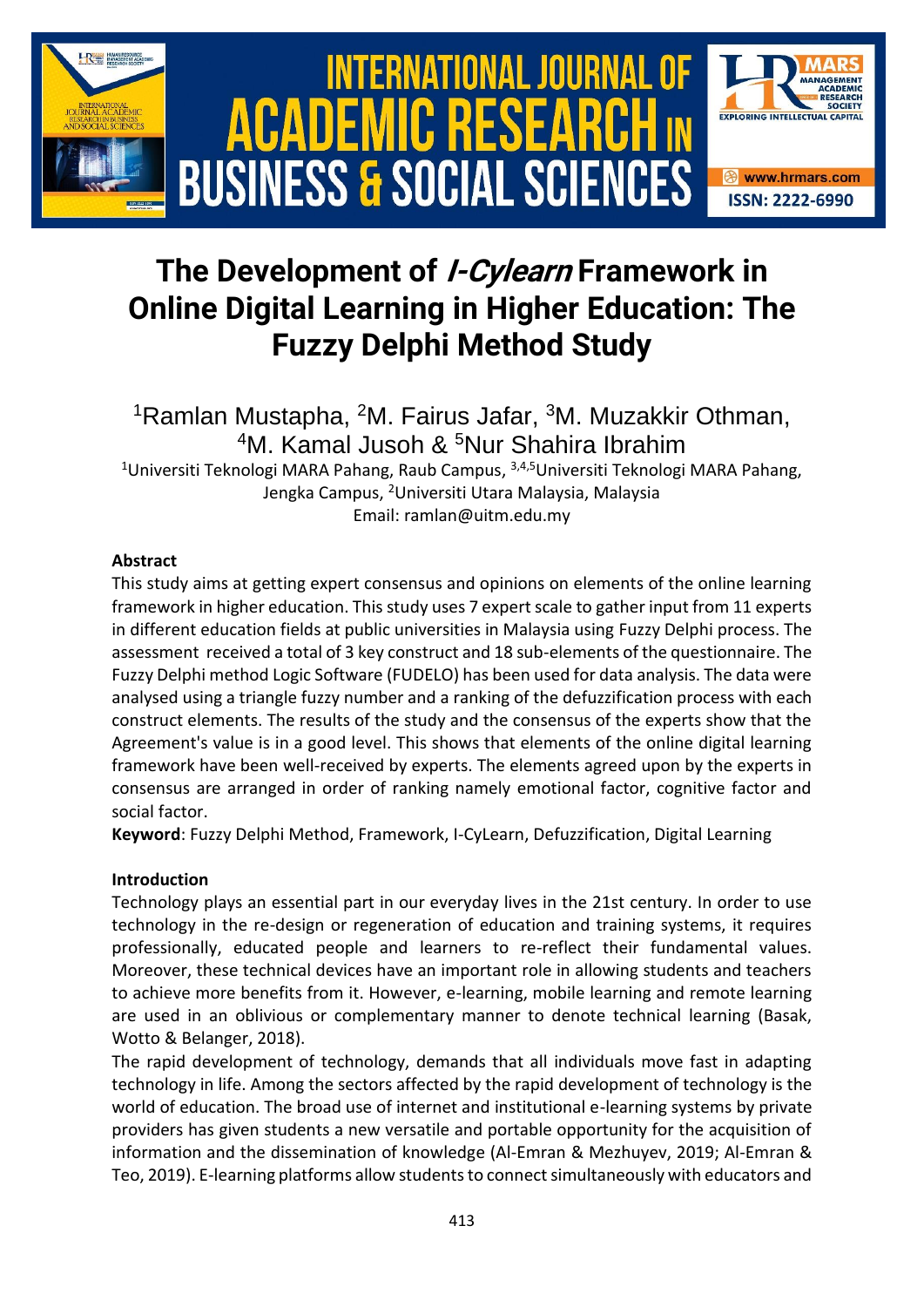**Vol. 1 1 , No. 4, 2021, E-ISSN: 2222-6990 © 2021 HRMARS**

classmates through many media including email, live video, file sharing and live blogs (Kim et al., 2017).

In this context, the generation of new learning environments and methodologies has been made possible by emerging technical means (Belmonte, Robles,Guerrero & Gonzalez, 2020). They also encouraged the implementation of a variety of digital and creative tools to support the teaching actions carried out between lecturers and students and encourage them. Elearning has shortcomings or disadvantages among potentialities that are mirrored (Ramos et al., 2020). This new approach eliminates physical interaction between individuals (Uppal & Gulliver, 2018). For it to evolve effectively (computer, mobile devices and Internet access, among others) a range of technical specifications is needed (Hubalovsky, Hubalovsk, & Musilek, 2019).

### **Cybergogy**

Cybergogy is a method of Education in the era of globalization through the empowerment of Information and Communication Technology (ICT) that is unlimited from space, time, culture and country (Daud et al., 2019). Students and lecturers easily obtain material, learning modules from various references via the internet (Malek, 2017) so as to produce more interesting collaborative learning (Dailey-Hebert & Dennis, 2015). Cybergogy approach in teaching and learning directs learners that learning can be done anywhere and anytime in accordance with their respective conditions in accessing computers and the internet, the availability of highly complete and heterogeneous subject matter on the internet can be accessed easily by learners. With technology 4.0 era teaching and learning communication services between lecturers and students have been facilitated using e-learning, collaborative learning strategies can be facilitated with video and audio sharing or blogging, web GitHub also facilitates learners in teamwork communication to compile a joint project. Cybergogy also facilitates learning through communities by activating participants in building discussions, conveying ideas, negotiating and finding solutions with the community (Bilfaqih & Qomarudin, 2015).

Cybergogy is an educational method in which teachers instruct students to learn online through programmes and resources created by thousands of Internet providers. It is a descriptive label for methods for online active learning (Wang, 2007; Yusuf & Yusuf, 2018). The foundation of cybergogy is awareness of the techniques under which facet learning is not the same as simulated environmental learning. The educators who are educated about the usage of the online computer systems recently used this style of pedagogy intensively. The teachers who are digitally illiterate are one of the big issues in applying these methods (Yusuf et.al, 2018). Therefore, understanding and training to introduce this modern technology to educators is important especially in institutions of higher learning. The rapid use of gadgets, social media and the internet is seen to have a high impact on the world of education. Therefore, educators, lecturers and teacher educators need to take the opportunity in leveraging technology in order to help teaching more effectively.

# **E Learning in Malaysia**

Malaysia is one of the fastest growing countries. The rapid development of technology in all sectors creates an electronic environment in all angles, including education. The Malaysian government through the Ministry of Higher Education has introduced various e -learning mediums, including those funded by the government and the private sector. By the technology acceptance among younger generations, the Malaysia Government is moving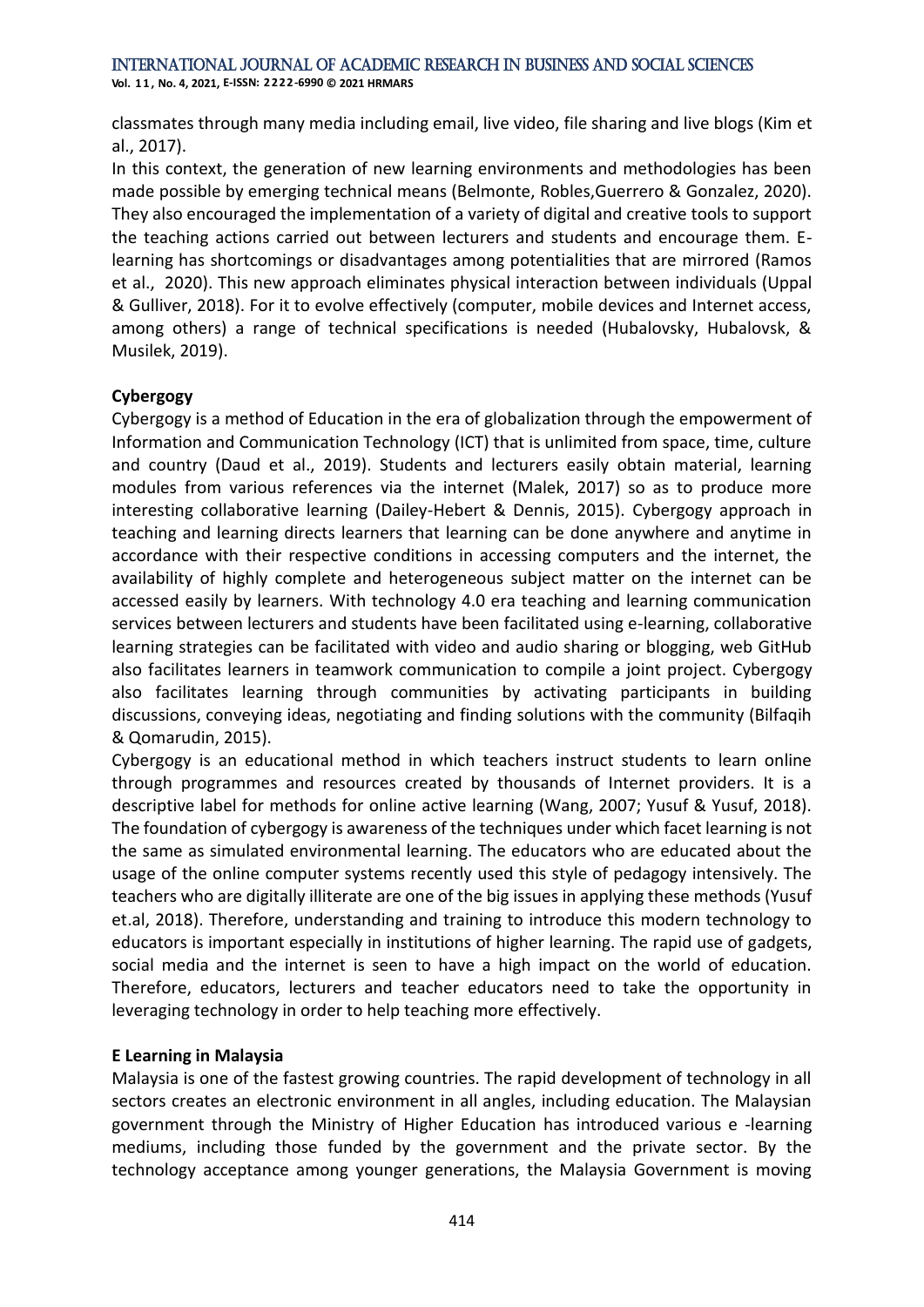**Vol. 1 1 , No. 4, 2021, E-ISSN: 2222-6990 © 2021 HRMARS**

towards promoting online education and providing accessible and practical education to address lack of quality education. The Government's strong initiative allows students to join the ongoing demand expansion growth of the online higher education network (Ullah et al., 2017, Mustapha et al, 2021).

The Malaysia National E-Learning policy for higher education institutions refers to the initiative to establish the high-quality electronic education system and guidelines for the "One Malaysia" concept (Model Baru Ekonomi–MBE, Malaysia Higher Education Ministry 2011). The key components of electronic learning, such as LMS, content management systems and materials management, are used in E-Learning. In the course of the evolution of education technology, numerous ICT specialists introduce in their schoolroom new technologies that alter the world in which they teach (Mustapha et al., 2021). Moreover e-learning can be available everywhere through the use of networking platforms such as smart phones, through the implementation of electronic learning management systems (Kassim & Khalid, 2016). The Malayan Education Blueprint, a comprehensive action plan that charts the education environment from 2013 to 2025, has recently been released in Malaysia. Achieving the difference to produce a more technologically skilful staff, one appropriate to the expertise and skills of the 21st century, 11 steps have been found to bring about the transformation in the outcomes of education envisaged by all Malaysians.

In addition, Ministry Higher education Malaysia plays an important role in the creation of OLL in the learning phase. In their courses as well as face-to-face teaching, most higher education institutions in Malaysia are encouraged to develop an interactive e-learning system called LMS, which provides a mixed learning atmosphere for their student (Tayebinik & Puteh, 2012; Mustapha et al, 2021). Based on this initiative, the researcher felt that there should be a specific guideline in the implementation of e learning in Malaysia. Based on the literature review made by the researcher, there is no specific guideline on social network learning that includes e learning at the tertiary level. Therefore, based on this gap, the researcher tries to build a guide that may be used as a reference in higher education, especially among instructors and lecturers.

### **The Significant of the Study**

The development of online learning encourages a variety of learning methods. However, as the time comes, there is already some doubt about the various technical learning methods. E-learning, m-learning and d-learning are not often properly used because they intersect with some interactive uses for learning. For instructors, academics, coaches, pupils, etc., the similitudes and discrepancies between e-learning, m-learning and learning need explained to address instructional and learning challenges and to enhance learning outcomes correlated with the current situation in real life. However, the researcher did not find a framework that can be an activity guide or reference in implementing this online or digital activity. As a result of the researcher's observation and reading, there is a gap that can be filled by the researcher by building a guideline in the implementation of this online digital learning.

### **The Aim of the Study**

The aim of this study is to develop the framework in online digital learning based on expert consensus.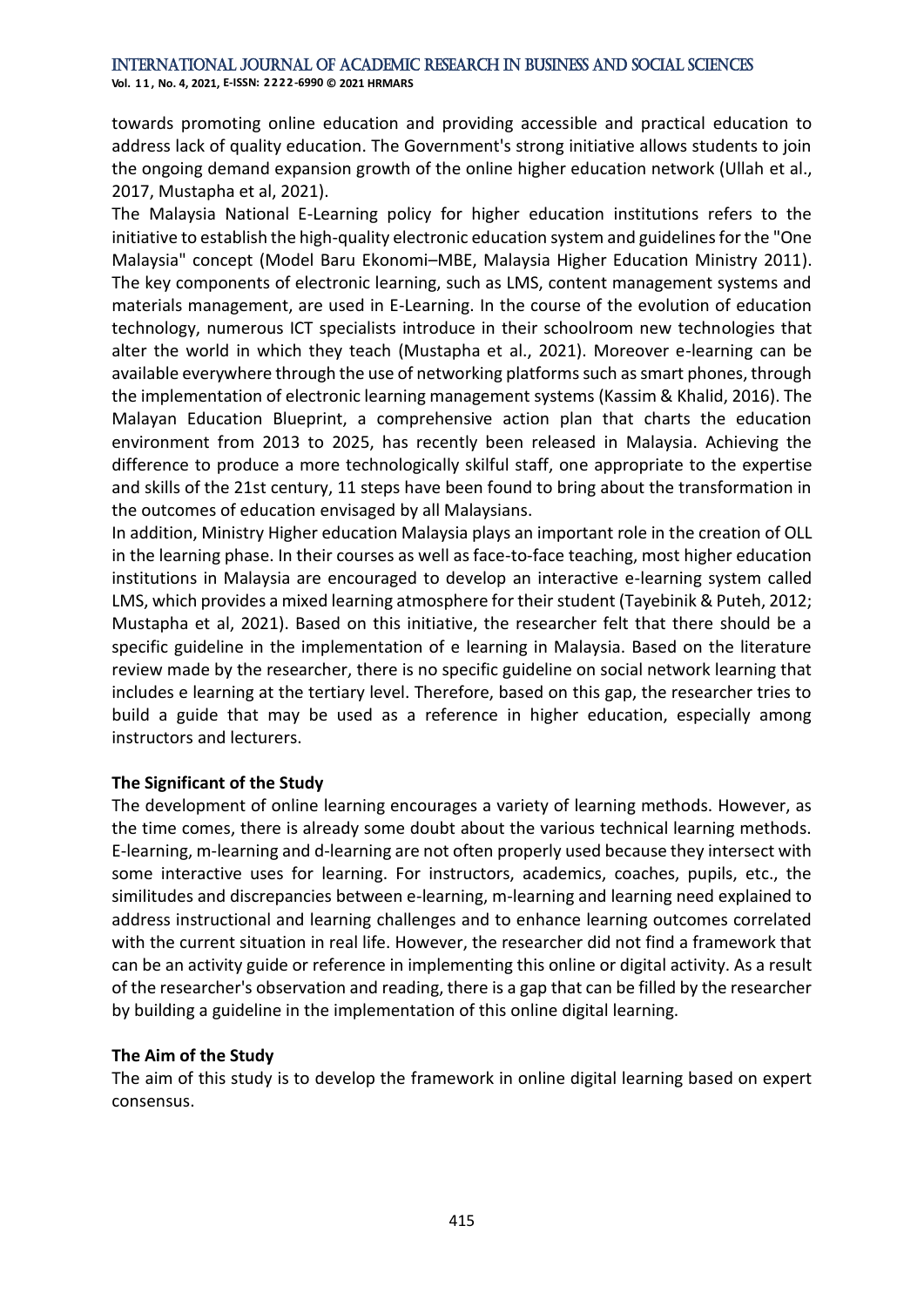**Vol. 1 1 , No. 4, 2021, E-ISSN: 2222-6990 © 2021 HRMARS**

### **Methodology**

This study essentially uses the Multi Research Method approach introduced by Richie & Klein (2007). Design and Development Research is well known as one of the research methods used by many researchers in development studies based on the construction of prototypes, models, frameworks and many more that can be adapted to the objectives and motives of the study. However, the researcher made certain modifications to adapt to this study as the researcher did not have long time to complete it.

Basically, this study contains two main phases, namely the first phase of the researcher making the relevant literature highlights to remove the main constructs and items needed in the formation of the I-Cylearn framework. Then the researcher proceeded to phase 2 which is the use of Fuzzy Delphi Method which is centered on expert consensus. Fuzzy Delphi Method is a systematic method of getting an agreement on something to build. At this second stage, the researcher distributes an expert consent evaluation instrument to the constructed framework item. Once the data is obtained the researcher processes the data using Fudelo 1.0 software. (Fuzzy Delphi Logic software). Once the data is analysed, the i-Cylearn Successful framework is formed based on expert consent.

### **Sampling Technique**

This study uses purposive sampling**.** This method is best suited because the researcher wants to reach agreement on something developed. According to Hasson, Keeney & McKenna (2000) the most appropriate method in FDM is purposive sampling .This study was attended, meanwhile, by a total of 11 experts. The participating experts are described in Table 2. These experts are selected based on their respective experience and expertise. If the expert involved in this study is homogenous, the number of specialists required is 5 to 10. The required number of Delphi experts is from 10 to 15 people when there are a uniformity degree Adler & Ziglio (1996). While collecting data, researchers take into account several important factors such as difficulty in getting an appointment with an expert and also time constraints. Therefore the researcher is only able to access only 11 experts. However, this amount is sufficient for the data of this study.

| <b>Expert list</b> |           | Total  | Field of expertise         | <b>Institutions</b>      |
|--------------------|-----------|--------|----------------------------|--------------------------|
|                    |           | expert |                            |                          |
| Professor          |           | 1      | Computer Science/education |                          |
| Ass Professor      |           | 2      | Multimedia/education       | <b>Public University</b> |
| Senior Lecturer    |           | 4      | Computer science/education |                          |
| Lecturer           |           | 2      | Education                  |                          |
| <b>Islamic</b>     | education | 2      | Islamic education          | <b>Public School</b>     |
| teacher            |           |        |                            |                          |

### Table 2: Expert List

# **Who is expert (expert criteria)**

The experts are trained, knowledgeable and knowledgeable people, based on training, practise and experience they have gained, Booker & Mc Namara (2004). Specialists are normally identified on the basis of their skills, training, experience, professional membership and peer recognition (Nikolopoulus, 2004; Perera, Drew & Johnson, 2012). An expert is a person with a certain level of experience, knowledge of the subject or field (Cantrill, Sibbald & Buetow, 1996; Mullen, 2003). One of the important aspects to consider in the Fuzzy Delphi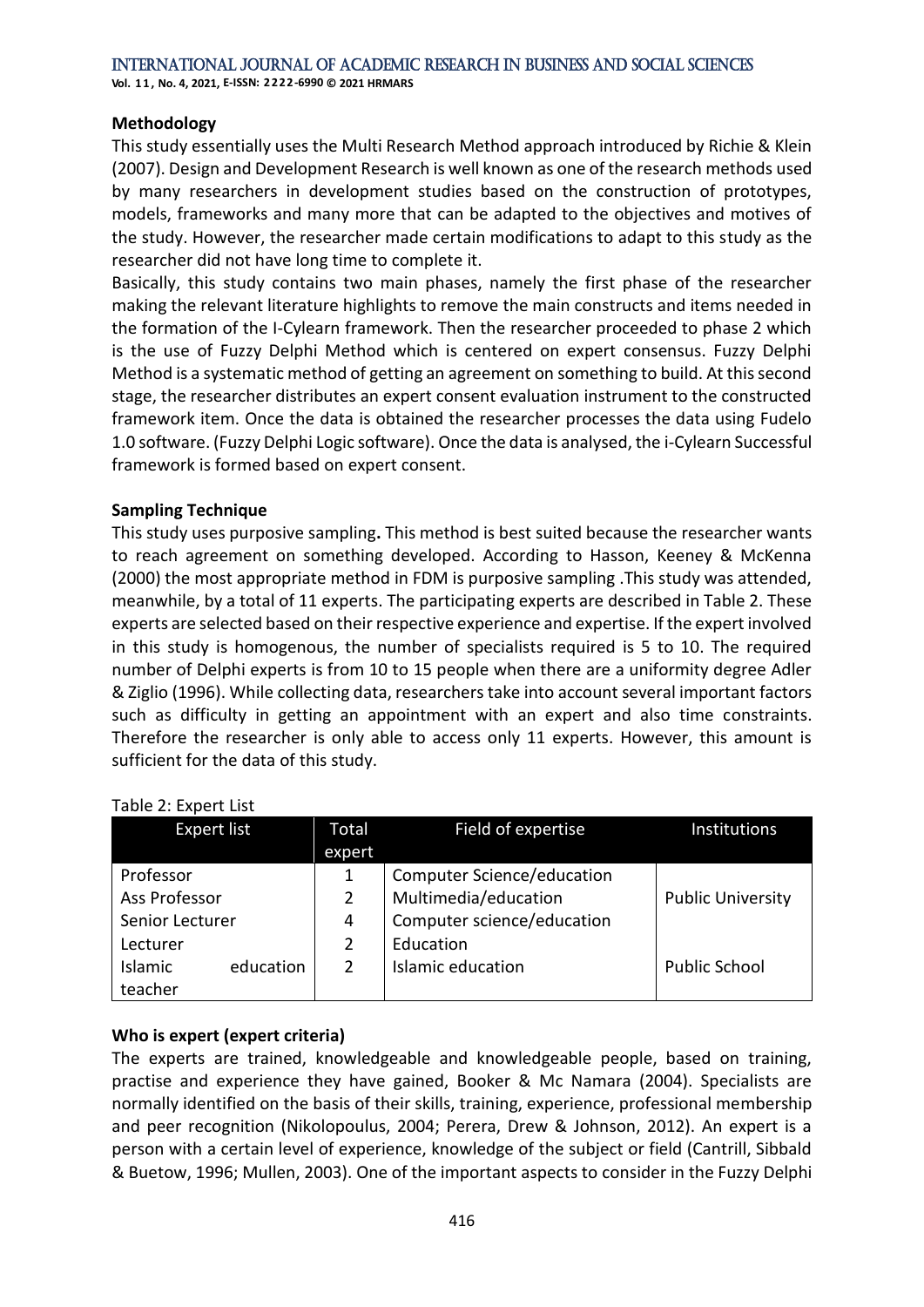**Vol. 1 1 , No. 4, 2021, E-ISSN: 2222-6990 © 2021 HRMARS**

study is the element of expert selection. Issues such as validity, validity and reliability of the analysis results and conclusions may be disputed where expert selection is made inaccurately and on the basis of certain criteria (Mustapha & Darusalam, 2017). In the method of Delphi or Fuzzy Delphi, it is essential, in principle in determining the quality, accuracy and credibility of the results reached, to select experts and to select experts accurately. In order to achieve the sense, the accuracy, and the quality of Delphi (Dalkey & Helmer, 1963; Linstone, 2002). On the basis of very strict selection criteria, the researcher selects experts with 7 years of experience and above, and experts who are exactly right with their field of expertise and with regard to the study.

### **Research Instrument**

The researcher developed the test instrument for Fuzzy Delphi on the basis of the literary research. Based on Skulmowski, Hartman & Krahn (2007), literature, pilot studies and experience may be used to form the forming of questionnaire elements. In the meantime Mustapha & Darussalam (2017) have reported that questions for the technique from Fuzzy Delphi have been formulated on the basis of research points, expert interviews and focus group techniques. In addition, the development of the items and the component elements of a sample should be carried out in the presence of a review of the literature (Okoli and Pawlowski, 2004). Researchers therefore use literature to acquire the i*-cylearn* model components.

Thereafter, a series of expert questions is formed using a 7-point scale. Choosing the 7-point scale was preferred because the greater the number of scales, the more precise and accurate the data collected (Chen, Hsu & Chang, 2011). The researcher place value between 1 to 7 to replace the Fuzzy value as shown in Table 4 for the following 7-point linguistic scale to make it much easier for the experts to answer the questionnaire.

| Item                      | <b>Fuzzy number</b> |
|---------------------------|---------------------|
| <b>Strongly Disagree</b>  | (0.0.0.0, 0.1)      |
| <b>Disagree</b>           | (0.0, 0.1, 0.3)     |
| Somewhat Disagree         | (0.0, 0.3, 0.5)     |
| Neither agree or disagree | (0.3, 0.5, 0.7)     |
| Somewhat agree            | (0.5, 0.7, 0.9)     |
| Agree                     | (0.7, 0.9, 1.0)     |
| Strongly agree            | (0.9, 1.0, 1.0)     |

### Table 3: Fuzzy number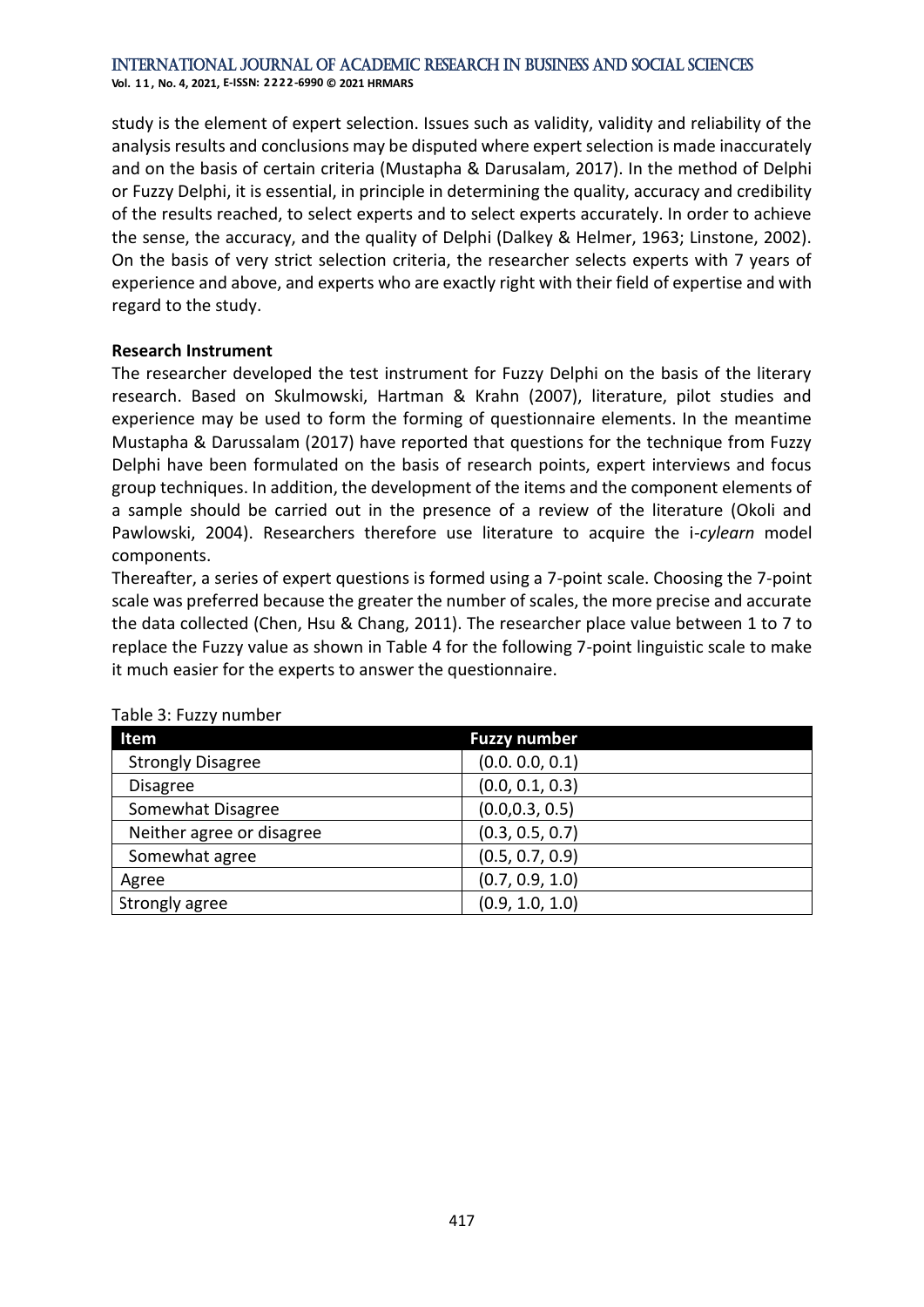| <b>Step</b> |                                                      | <b>Formulation</b>                                                                                                                                                                                                                                                                                                                                                                                                                                                                                                                                                                                                                                                                                                                                                                                                                                                                                                                                     |
|-------------|------------------------------------------------------|--------------------------------------------------------------------------------------------------------------------------------------------------------------------------------------------------------------------------------------------------------------------------------------------------------------------------------------------------------------------------------------------------------------------------------------------------------------------------------------------------------------------------------------------------------------------------------------------------------------------------------------------------------------------------------------------------------------------------------------------------------------------------------------------------------------------------------------------------------------------------------------------------------------------------------------------------------|
| 1.          | <b>Expert selection</b>                              | In this study a total of 11 experts were used. A<br>number of experts were invited to determine the<br>importance of the evaluation criteria on the<br>variables to be measured using linguistic variables.<br>and descriptions of issues that may exist in the<br>item and so on                                                                                                                                                                                                                                                                                                                                                                                                                                                                                                                                                                                                                                                                      |
|             | linguistic<br>2. Determining<br>scale                | This process involves the process of converting all<br>$\bullet$<br>linguistic variables into the numbering of fuzzy<br>triangles (triangular fuzzy numbers). This step also<br>involves the conversion of linguistic variables with<br>the addition of fuzzy numbers (Hsieh, Lu and<br>Tzeng, 2004). Triangular Fuzzy Number represents<br>m1, m2 and m3 values and it is written like this<br>(m1, m2, m3). The value of m1 represents the<br>minimum value, the value of m2 represents the<br>reasonable value while the value of m3 represents<br>the maximum value. While Triangular Fuzzy<br>Number is used to produce Fuzzy scale for the<br>purpose of translating linguistic variables into<br>fuzzy numbers. The number of levels for the Fuzzy<br>scale is in odd numbers. It can be explained in<br>Figure 1<br>$\mu_{_{\bar{H}}}$<br>1.0<br>$M^{(0)}$<br>м<br>0.0<br>m <sub>2</sub><br>$m_{1}$<br>m,<br>Figure 1: Triangular fuzzy number |
| 3.          | The Determination of                                 | Once the researcher receives a feedback from the                                                                                                                                                                                                                                                                                                                                                                                                                                                                                                                                                                                                                                                                                                                                                                                                                                                                                                       |
|             | Linguistic Variables and<br><b>Average Responses</b> | specified expert, the researcher needs to turn all<br>measurement results to Fuzzy scales. This process<br>is also known as the recognition of each response<br>(Benitez, Martin & Roman, 2007).                                                                                                                                                                                                                                                                                                                                                                                                                                                                                                                                                                                                                                                                                                                                                       |
| 4.          | The determination of<br>threshold value "d"          | The threshold value is very important in the<br>process of identifying the level of agreement<br>among experts (Thomaidis, Nikitakos & Dounias,<br>2006). The distances for each fuzzy number $m =$<br>$(m1, m2, m3)$ and $n = (m1, m2, m3)$ are calculated<br>using the formula:<br>$d(\bar{m},\bar{n})=\sqrt{\frac{1}{3}\left[(m1-n1)^2+(m2-n2)^2+(m3-n3)^2\right]}$                                                                                                                                                                                                                                                                                                                                                                                                                                                                                                                                                                                 |

| Table 4: Steps in implementing Fuzzy Delphi Method |  |  |  |
|----------------------------------------------------|--|--|--|
|----------------------------------------------------|--|--|--|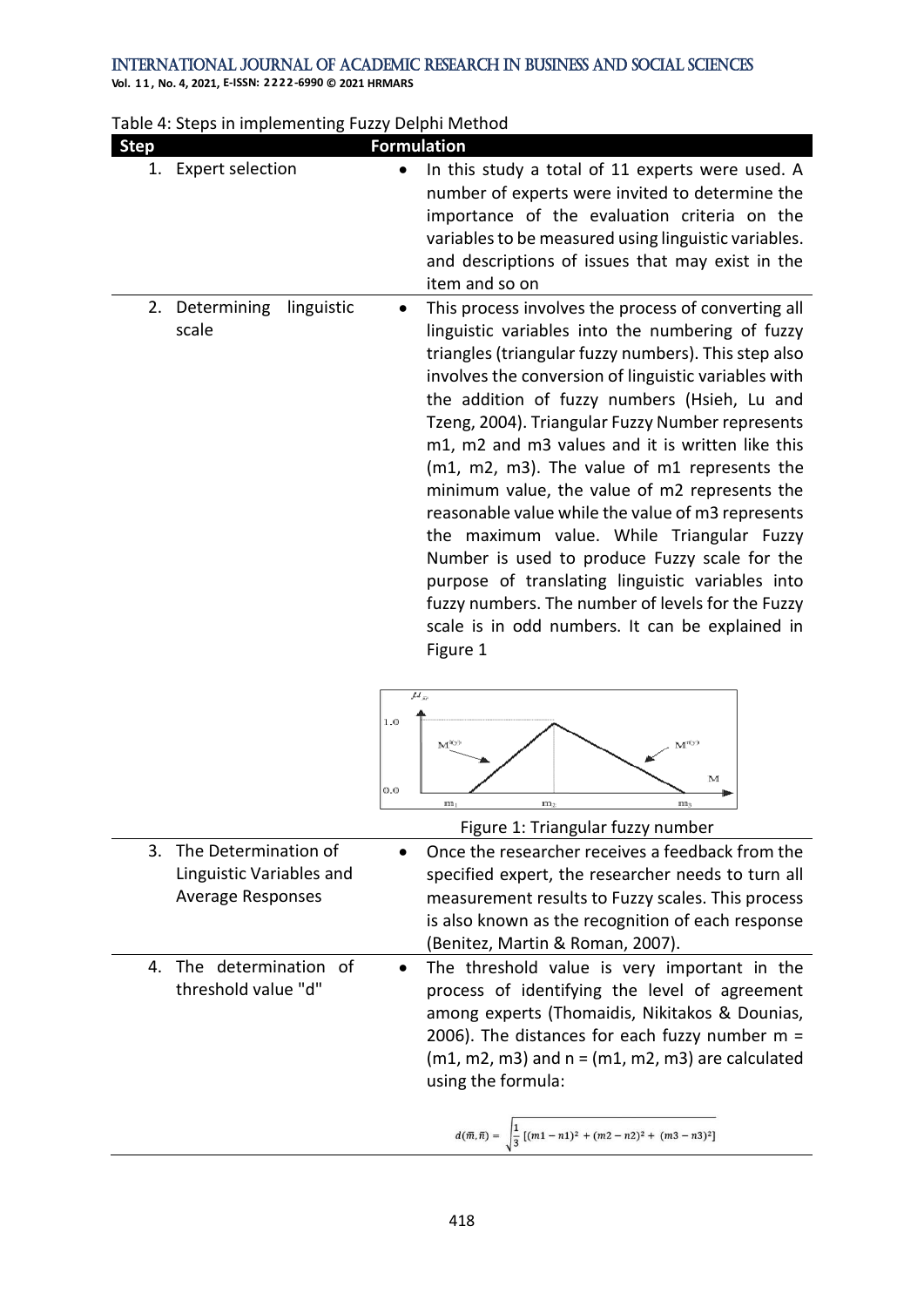**Vol. 1 1 , No. 4, 2021, E-ISSN: 2222-6990 © 2021 HRMARS**

| 5. Identify the alpha cut<br>aggregate level of fuzzy<br>assessment<br>6. Difuzzification process | $\bullet$ | If a specialist consensus is reached, a fuzzy<br>number for each object is inserted (Ridhuan,<br>2013). The method for estimating and evaluating<br>fuzzy values is:: Amax = $(1)/4$ (m1 + 2m2 + m3)<br>This process uses the formula Amax = $(1)/4$ (a1 +                                                                                                                                                                                                                                                                                                                                                                                                                                                                                                                             |
|---------------------------------------------------------------------------------------------------|-----------|----------------------------------------------------------------------------------------------------------------------------------------------------------------------------------------------------------------------------------------------------------------------------------------------------------------------------------------------------------------------------------------------------------------------------------------------------------------------------------------------------------------------------------------------------------------------------------------------------------------------------------------------------------------------------------------------------------------------------------------------------------------------------------------|
|                                                                                                   |           | 2am + a3). If the researcher uses Average Fuzzy<br>Numbers or average response, the resulting score<br>number is a number that is in the range 0 to 1<br>(Ridhuan et al.2014). In this process, there are<br>three formulas namely: i. A = $1/3$ * (m1 + m2 +<br>m3), or; ii. A = $1/4$ * (m1 + 2m2 + m3), or; iii. A =<br>$1/6$ * (m1 + 4m2 + m3). A-cut value = median value<br>for '0' and '1', where α-cut = $(0 + 1) / 2 = 0.5$ . If the<br>resulting A value is less than the $\alpha$ -cut value = 0.5,<br>the item will be rejected because it does not<br>indicate an expert agreement. According to<br>Bojdanova (2006) the alpha cut value should<br>exceed 0.5. It is supported by Tang & Wu (2010)<br>who stated that the $\alpha$ -cut value should be more<br>than 0.5. |
| 7. Ranking process                                                                                |           | The positioning procedure is performed by<br>determining elements based on defuzzification<br>values that are based on expert consensus, in that<br>the most important location decides the element<br>with the highest value (Fortemps & Roubens,<br>1996)                                                                                                                                                                                                                                                                                                                                                                                                                                                                                                                            |

# **The Development of I Cylearn Framework Elements**

At this stage, the researcher shapes the elements in the I-cylearn framework using a literature review approach. After the research is made based on some literature that is scrutinized in detail the researcher collects these elements and arranged in order to be evaluated by experts. The elements of the study are as follows:

|                     | CF1: Asking<br>principle            | Lecturer ask the students to encourage<br>$\bullet$<br>student participation                                                                 |
|---------------------|-------------------------------------|----------------------------------------------------------------------------------------------------------------------------------------------|
|                     | CF2: Learning to<br>think principle | Lecturer emphasized students thinking<br>$\bullet$<br>skills by maximizing the use of brain                                                  |
|                     | CF3:Intellectual<br>developments    | Optimizing<br>the Students<br>critical<br>$\bullet$<br>thinking                                                                              |
| Cognitive<br>Factor | <b>CF4:Interaction</b><br>principle | Interaction<br>between<br>students<br>and<br>$\bullet$<br>lecturer by conducting the form of<br>question and answer given by the<br>students |
|                     | CF5:Openness<br>principle           | Lecturer play as facilitator to guide and<br>facilitate students                                                                             |

Table 5: Model elements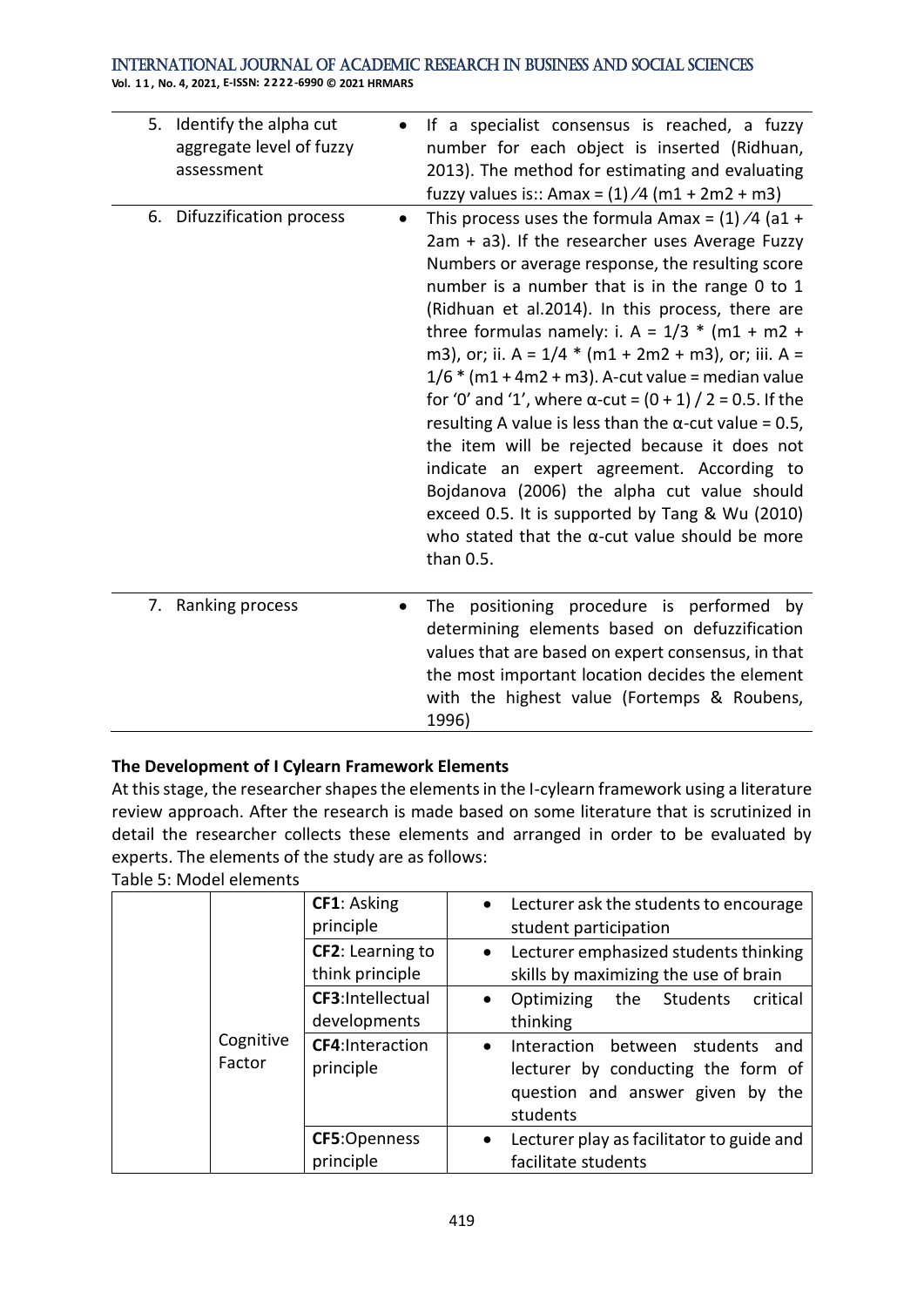**Vol. 1 1 , No. 4, 2021, E-ISSN: 2222-6990 © 2021 HRMARS**

| I-cylearn |                  |                                                                                         | EF1: Lecturer control social emotional interaction                                                                                                                |  |  |  |  |  |  |
|-----------|------------------|-----------------------------------------------------------------------------------------|-------------------------------------------------------------------------------------------------------------------------------------------------------------------|--|--|--|--|--|--|
| model     | Emotional        | <b>EF2: Detection of emotional conflict</b>                                             |                                                                                                                                                                   |  |  |  |  |  |  |
|           | Factor           | EF3: Reward processing and reinforcement                                                |                                                                                                                                                                   |  |  |  |  |  |  |
|           |                  |                                                                                         | <b>EF4: Active maintenance of valence information</b>                                                                                                             |  |  |  |  |  |  |
|           |                  |                                                                                         | EF5: Increase active response to positive emotion                                                                                                                 |  |  |  |  |  |  |
|           |                  | <b>SF1: Delivering</b><br>the assignment<br>of observation<br>& the rule of<br>practice | rules<br>The<br>lecturer explains<br>the<br>consisting of: Goal of activity, pairing<br>students,<br>procedure,<br>the<br>time<br>allocation for the activity     |  |  |  |  |  |  |
|           | Social<br>Factor | SF2: Finding the<br>learning partner                                                    | Students autonomously find<br>their<br>$\bullet$<br>learning partners around the campus<br>or their houses                                                        |  |  |  |  |  |  |
|           |                  | SF3: Initial<br>Observation                                                             | Students introduce themselves & their<br>$\bullet$<br>objectives to their learning partners &<br>negotiate time and procedure of the<br>participatory observation |  |  |  |  |  |  |
|           |                  | <b>SF4: Performing</b><br>the<br>participatory<br>observations                          | Students act as if they are the learning<br>$\bullet$<br>partners, make informal interview<br>about daily activities of their learning<br>partners etc.           |  |  |  |  |  |  |
|           |                  | <b>SF5: Preparing</b><br>& giving a<br>presentations                                    | Students thanks their learning partners<br>$\bullet$<br>& giving them presents                                                                                    |  |  |  |  |  |  |
|           |                  | SF6: Reflection,<br>reporting &<br>presentation                                         | Students make reflections of the<br>$\bullet$<br>completed activities, make reports in<br>the classroom.                                                          |  |  |  |  |  |  |
|           |                  | <b>SF7:</b><br>Reinforcement                                                            | The lecturer gives some responses to<br>$\bullet$<br>reinforce positive refection & reports<br>of the students                                                    |  |  |  |  |  |  |
|           |                  | <b>SF8: Evaluation</b>                                                                  | evaluates<br>students<br>The<br>Lecturer<br>$\bullet$<br>report, performance & attitude                                                                           |  |  |  |  |  |  |

### **Finding**

In this part, the researcher will present the research findings based on the consensus of the experts with reference to the elements or criteria for the implementation of *I-cylearn* in higher education. The results were collected on the basis of 11 sets Fuzzy Delphi questionnaires, which were sent to 11 experts. The research findings are the following: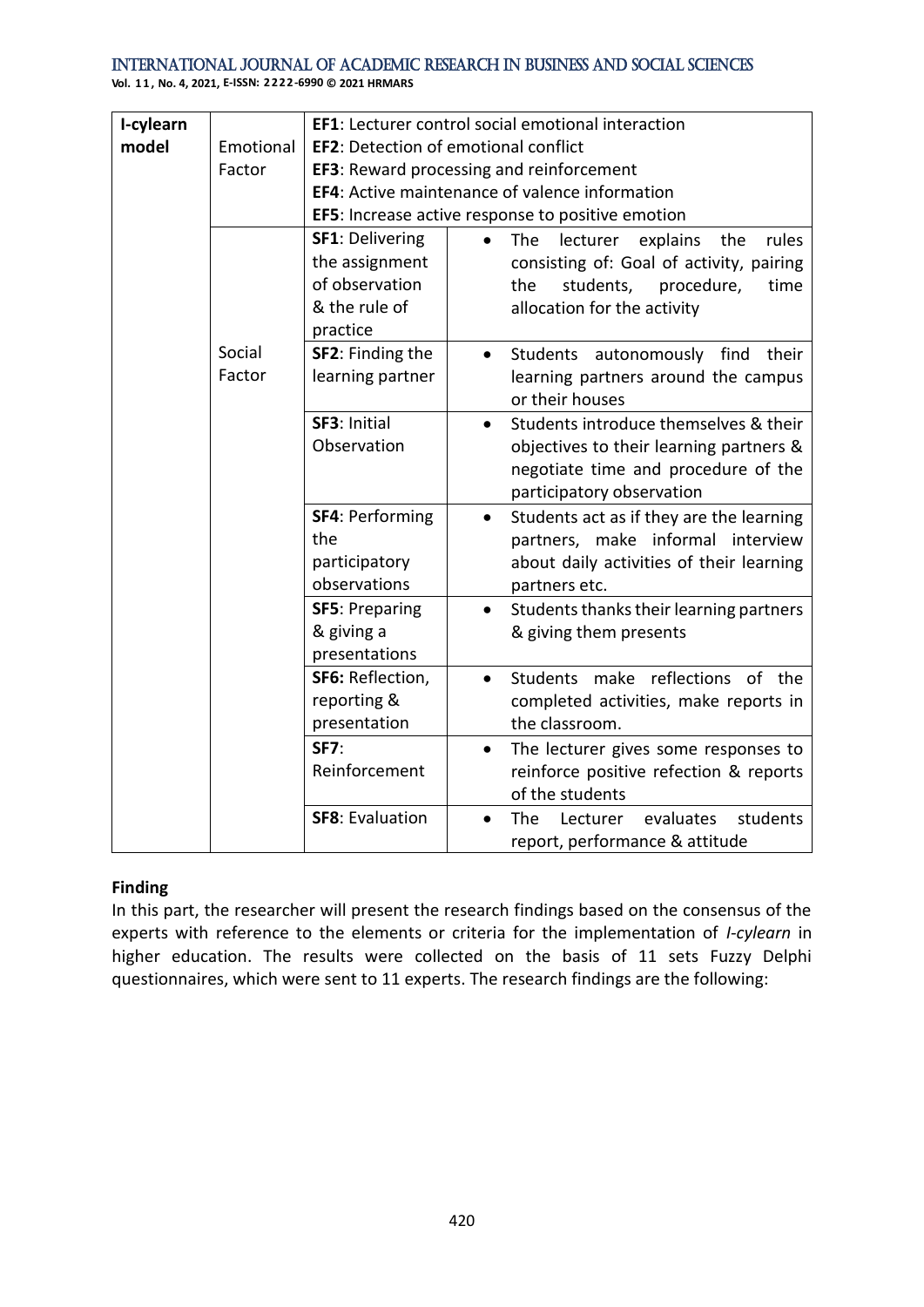**Vol. 1 1 , No. 4, 2021, E-ISSN: 2222-6990 © 2021 HRMARS**

| <b>Results</b>         | <b>Cognitive factor</b> | <b>Emotional factor</b> | <b>Social Factor</b> |
|------------------------|-------------------------|-------------------------|----------------------|
| Expert1                | 0.00525                 | 0.01575                 | 0.04199              |
| Expert2                | 0.06298                 | 0.01575                 | 0.01575              |
| Expert3                | 0.00525                 | 0.04199                 | 0.01575              |
| Expert4                | 0.22569                 | 0.01575                 | 0.04199              |
| Expert5                | 0.00525                 | 0.01575                 | 0.04199              |
| Expert6                | 0.06298                 | 0.04199                 | 0.01575              |
| Expert7                | 0.06298                 | 0.01575                 | 0.01575              |
| Expert8                | 0.06298                 | 0.01575                 | 0.01575              |
| Expert9                | 0.11022                 | 0.04199                 | 0.01575              |
| Expert10               | 0.06298                 | 0.01575                 | 0.01575              |
| Expert11               | 0.00525                 | 0.01575                 | 0.01575              |
| <b>Statistics</b>      | Item1                   | Item2                   | Item3                |
| Value of the item      | 0.06107                 | 0.02291                 | 0.02291              |
| Value of the construct |                         | 0.03563                 |                      |
| Item $< 0.2$           | 10                      | 11                      | 11                   |
| % of item $< 0.2$      | 90%<br>100%             |                         | 100%                 |
| Average of % consensus |                         | 96                      |                      |
| Defuzzification        | 0.89091                 | 0.97273                 | 0.93273              |
| Ranking                | 3                       | $\mathbf 1$             | $\overline{2}$       |
| <b>Status</b>          | Accept                  | Accept                  | Accept               |

### **The Result of FDM1 (Construct Rank)**

Table 6: result of construct rank

The value of the blackened threshold reaches the 0.2 (> 0.2) threshold following the data review (reference to Table 6). This suggests that experts' views are inconsistent or does not reach the consensus on some issues. The average value of all elements of I-Cylearn indicates a (d) <0.2 threshold of 0.03563. The item has reached a strong expert consensus if the average threshold value (d) is less than 0.2. (Cheng & Lin, 2002; Chang, Hsu & Chang, 2011). In the meantime, the total share of the expert agreement is 85% more than (>75%) to fulfil the requirements of the expert agreement on this point.



Figure 1: The *I-cyLearn* Framework Model output

Referring to table 7, shows the results of item data analysis in all three study constructs. Each item analysed passed the value specified in the FDM analysis. As a result of data analysis, (refer to table 7), the bold threshold value exceeds the threshold value 0.2 (> 0.2). This means that there are experts' opinions that are not in line or even and do not reach consensus on certain items. However, the average value of all items of I-CyLearn framework shows a threshold value (d) <0.2 which is 0.0532 for Social factor, 0.0439 for Cognitive factor and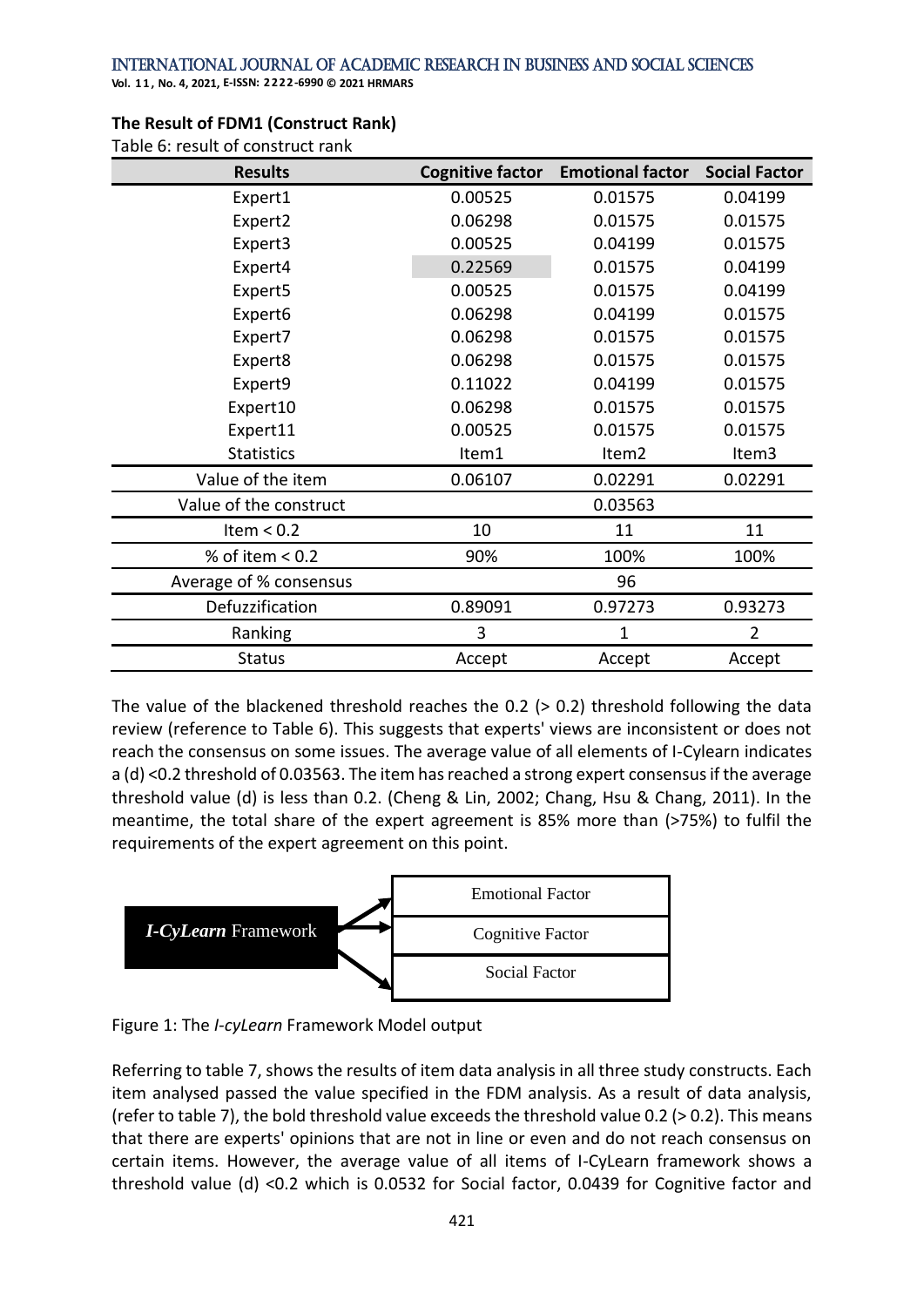**Vol. 1 1 , No. 4, 2021, E-ISSN: 2222-6990 © 2021 HRMARS**

0.0397 for emotional factor construct. If the average value of threshold (d) is obtained less than 0.2, then the item has reached a good expert consensus (Cheng & Lin, 2002; Chang, Hsu & Chang, 2011). Meanwhile, the overall percentage of expert agreement is at a value of 97% for social factor, 96% for cognitive factor and 98% for emotional factor agreement which is more than (> 75%) means to meet the conditions of expert agreement on this item. In addition, all Alpha-Cut defuzzification values (average of fuzzy response) exceed α-cut => 0.5. According to (Tang & Wu, 2010; Bojdanova, 2006)) the alpha cut value should exceed 0.5 and if it is less than 0.5, then it should be dropped. The findings of this analysis show that the *I-CyLearn* framework and construct have received good expert agreement. The items agreed upon by the consensus of experts are arranged according to priority (ranking) as shown on table 8 and figure 2.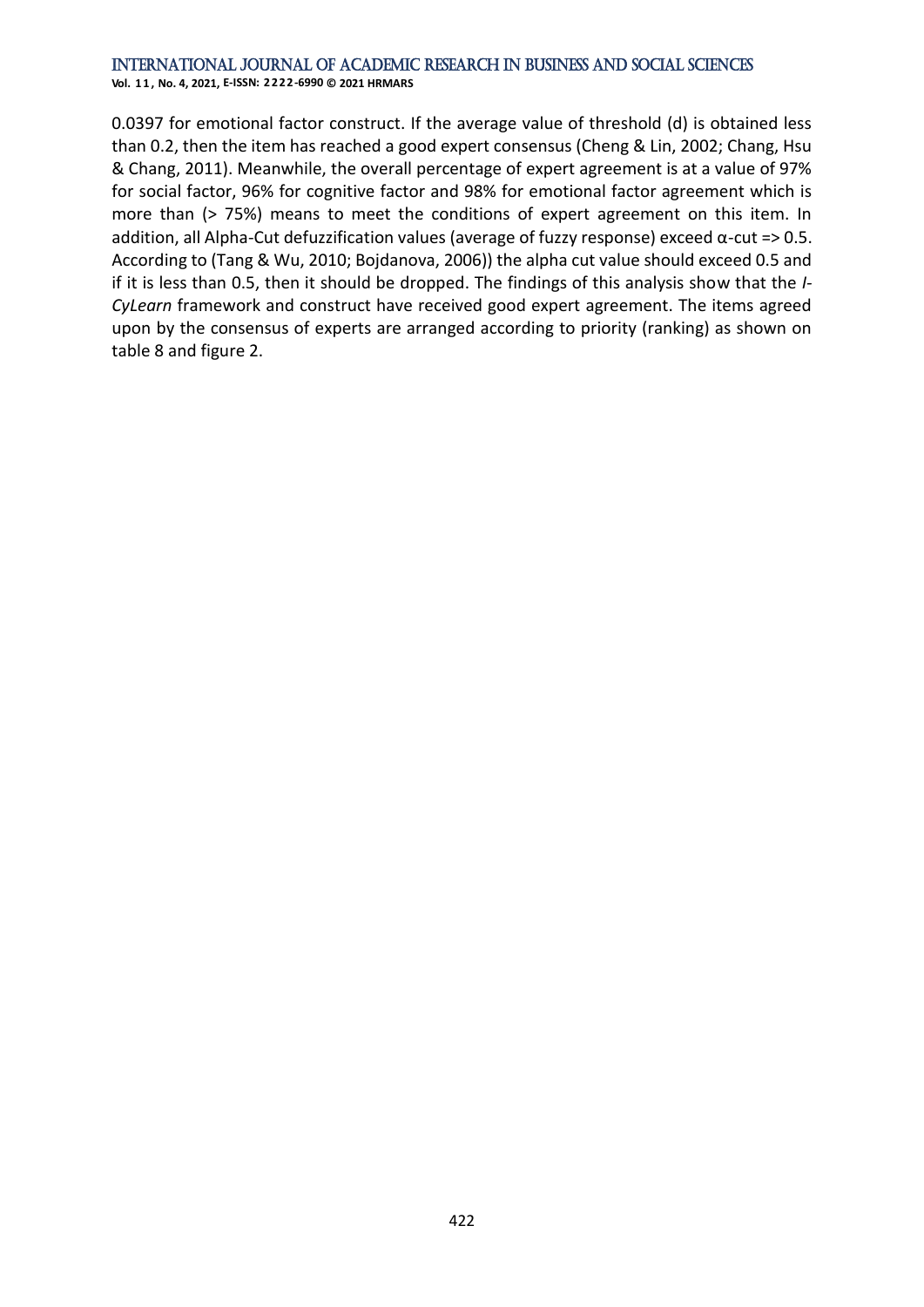**Vol. 1 1 , No. 4, 2021, E-ISSN: 2222-6990 © 2021 HRMARS**

# **The Result of FDM 2 (item Rank)**

Table 7: Result of item rank

| <b>Social Factor</b> |       |       |      |      |             | <b>Cognitive factor</b> |      |      |             |      | <b>Emotional Factor</b> |      |      |      |                |             |      |      |
|----------------------|-------|-------|------|------|-------------|-------------------------|------|------|-------------|------|-------------------------|------|------|------|----------------|-------------|------|------|
| List of              |       |       | Item | Item | <b>Item</b> | Item                    | Item | Ite  | Item        | Item | Item                    | Item | Item | Item | Item           | <b>Item</b> | Item | Item |
| expert               | ltem1 | Item2 | 3    | 4    | 5           | 6                       | 7    | m8   | 1           | 2    | 3                       | 4    | 5    | 1    | $\mathbf{2}$   | 3           | 4    | 5    |
|                      | 0.078 | 0.052 | 0.04 | 0.08 | 0.01        | 0.04                    | 0.02 | 0.02 | 0.01        | 0.04 | 0.02                    | 0.04 | 0.02 | 0.22 | 0.01           | 0.01        | 0.02 | 0.03 |
| Expert1              | 73    | 49    | 724  | 923  | 05          | 199                     | 099  | 099  | 575         | 724  | 099                     | 199  | 099  | 044  | 575            | 575         | 624  | 674  |
|                      | 0.209 | 0.052 | 0.01 | 0.19 | 0.01        | 0.01                    | 0.03 | 0.02 | 0.04        | 0.12 | 0.02                    | 0.01 | 0.02 | 0.01 | 0.01           | 0.01        | 0.02 | 0.02 |
| Expert <sub>2</sub>  | 95    | 49    | 05   | 945  | 05          | 575                     | 674  | 099  | 199         | 597  | 099                     | 575  | 099  | 05   | 575            | 575         | 624  | 099  |
|                      | 0.020 | 0.052 | 0.04 | 0.08 | 0.01        | 0.04                    | 0.03 | 0.02 | 0.04        | 0.01 | 0.02                    | 0.01 | 0.02 | 0.06 | 0.01           | 0.01        | 0.02 | 0.03 |
| Expert3              | 99    | 49    | 724  | 923  | 05          | 199                     | 674  | 099  | 199         | 05   | 099                     | 575  | 099  | 823  | 575            | 575         | 624  | 674  |
|                      | 0.020 | 0.005 | 0.04 | 0.08 | 0.04        | 0.04                    | 0.03 | 0.02 | 0.24        | 0.04 | 0.02                    | 0.04 | 0.03 | 0.01 | 0.04           | 0.01        | 0.02 | 0.03 |
| Expert4              | 99    | 25    | 724  | 398  | 724         | 199                     | 674  | 099  | 669         | 724  | 099                     | 199  | 674  | 05   | 199            | 575         | 624  | 674  |
|                      | 0.094 | 0.005 | 0.04 | 0.08 | 0.24        | 0.13                    | 0.13 | 0.02 | 0.04        | 0.01 | 0.02                    | 0.24 | 0.02 | 0.01 | 0.04           | 0.04        | 0.02 | 0.03 |
| Expert5              | 48    | 25    | 724  | 398  | 144         | 122                     | 646  | 099  | 199         | 05   | 099                     | 669  | 099  | 05   | 199            | 199         | 624  | 674  |
|                      | 0.078 | 0.120 | 0.01 | 0.08 | 0.01        | 0.04                    | 0.02 | 0.03 | 0.01        | 0.04 | 0.02                    | 0.04 | 0.02 | 0.10 | 0.13           | 0.01        | 0.03 | 0.02 |
| Expert6              | 73    | 72    | 05   | 923  | 05          | 199                     | 099  | 674  | 575         | 724  | 099                     | 199  | 099  | 497  | 122            | 575         | 149  | 099  |
|                      | 0.020 | 0.052 | 0.01 | 0.08 | 0.04        | 0.04                    | 0.03 | 0.02 | 0.01        | 0.01 | 0.15                    | 0.01 | 0.02 | 0.06 | 0.01           | 0.01        | 0.02 | 0.02 |
| Expert7              | 99    | 49    | 05   | 398  | 724         | 199                     | 674  | 099  | 575         | 05   | 221                     | 575  | 099  | 823  | 575            | 575         | 624  | 099  |
|                      | 0.078 | 0.005 | 0.12 | 0.08 | 0.04        | 0.01                    | 0.02 | 0.03 | 0.04        | 0.04 | 0.03                    | 0.04 | 0.03 | 0.01 | 0.04           | 0.04        | 0.14 | 0.13 |
| Expert8              | 73    | 25    | 597  | 923  | 724         | 575                     | 099  | 674  | 199         | 724  | 674                     | 199  | 674  | 05   | 199            | 199         | 696  | 646  |
|                      | 0.078 | 0.120 | 0.04 | 0.08 | 0.04        | 0.01                    | 0.03 | 0.03 | 0.04        | 0.04 | 0.02                    | 0.04 | 0.03 | 0.06 | 0.01           | 0.01        | 0.03 | 0.02 |
| Expert9              | 73    | 72    | 724  | 923  | 724         | 575                     | 674  | 674  | 199         | 724  | 099                     | 199  | 674  | 823  | 575            | 575         | 149  | 099  |
|                      | 0.020 | 0.005 | 0.04 | 0.08 | 0.04        | 0.01                    | 0.02 | 0.03 | 0.04        | 0.12 | 0.02                    | 0.04 | 0.03 | 0.01 | 0.04           | 0.01        | 0.02 | 0.03 |
| Expert10             | 99    | 25    | 724  | 398  | 724         | 575                     | 099  | 674  | 199         | 597  | 099                     | 199  | 674  | 05   | 199            | 575         | 624  | 674  |
|                      | 0.094 | 0.052 | 0.12 | 0.08 | 0.04        | 0.01                    | 0.03 | 0.02 | 0.04        | 0.04 | 0.02                    | 0.04 | 0.02 | 0.06 | 0.04           | 0.04        | 0.02 | 0.03 |
| Expert11             | 48    | 49    | 597  | 923  | 724         | 575                     | 674  | 099  | 199         | 724  | 099                     | 199  | 099  | 823  | 199            | 199         | 624  | 674  |
|                      |       |       | Item | Item | Item        | Item                    | Item | Ite  | <b>Item</b> | Item | Item                    | Item | Item | Item | Item           | Item        | Item | Item |
| <b>Statistics</b>    | ltem1 | Item2 | 3    | 4    | 5           | 6                       | 7    | m8   | 1           | 2    | 3                       | 4    | 5    | 1    | $\overline{2}$ | 3           | 4    | 5    |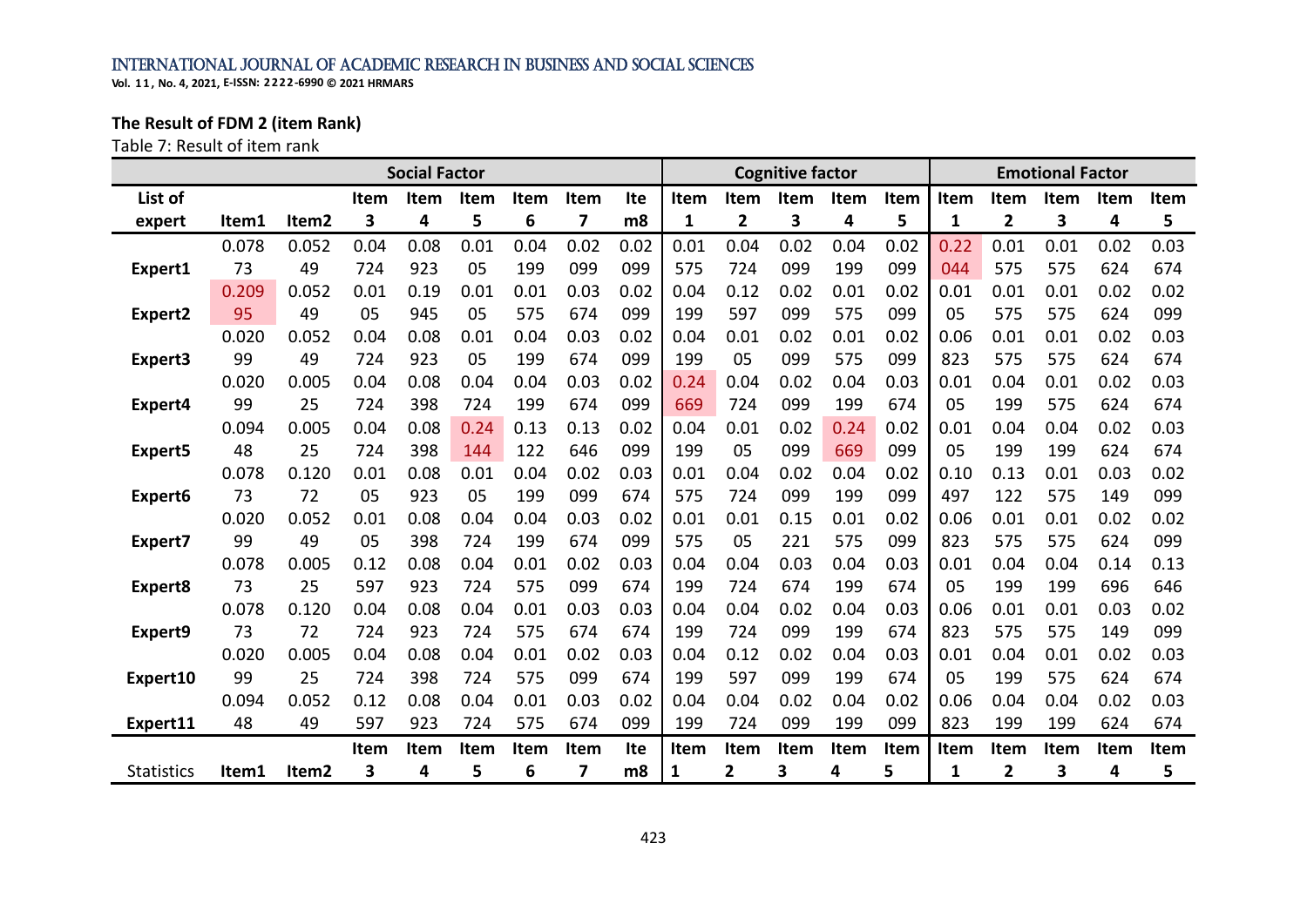| Value of          | 0.072 | 0.047 | 0.05 | 0.09   | 0.05 | 0.03 | 0.04 | 0.02 | 0.05 | 0.05 | 0.03   | 0.05 | 0.02 | 0.05 | 0.03         | 0.02   | 0.03 | 0.04 |
|-------------------|-------|-------|------|--------|------|------|------|------|------|------|--------|------|------|------|--------------|--------|------|------|
| the item          | 53    | 72    | 153  | 734    | 153  | 817  | 008  | 672  | 344  | 153  | 435    | 344  | 672  | 917  | 817          | 291    | 817  | 008  |
| Value of          |       |       |      |        |      |      |      |      |      |      |        |      |      |      |              |        |      |      |
| the               |       |       |      |        |      |      |      |      |      |      |        |      |      |      |              |        |      |      |
| construct         |       |       |      | 0.0532 |      |      |      |      |      |      | 0.0439 |      |      |      |              | 0.0397 |      |      |
| Item $< 0.2$      | 10    | 11    | 11   | 11     | 10   | 11   | 11   | 11   | 10   | 11   | 11     | 10   | 11   | 10   | 11           | 11     | 11   | 11   |
| % of item         |       |       | 100  | 100    |      | 100  | 100  | 100  |      |      |        |      |      |      |              |        |      |      |
| < 0.2             | 90%   | 100%  | %    | %      | 90%  | %    | $\%$ | %    | 0.9  | 1    |        | 0.9  | 1    | 0.9  | $\mathbf{1}$ | 1      |      |      |
| Average           |       |       |      |        |      |      |      |      |      |      |        |      |      |      |              |        |      |      |
| of %              |       |       |      |        |      |      |      |      |      |      |        |      |      |      |              |        |      |      |
| consensus         |       |       |      | 97     |      |      |      |      |      |      | 96     |      |      |      |              | 98     |      |      |
| <b>Defuzzific</b> | 0.863 | 0.909 | 0.91 | 0.84   | 0.91 | 0.92 | 0.93 | 0.93 |      |      |        |      |      | 0.88 | 0.92         | 0.97   | 0.95 | 0.93 |
| ation             | 64    | 09    | 818  | 545    | 818  | 727  | 636  | 636  | 93%  | 92%  | 96%    | 93%  | 96%  | 182  | 727          | 273    | 455  | 636  |
| Ranking           | 5     | 4     | 3    | 6      | 3    |      | 1    | 1    |      | 3    |        |      | 1    | 5    | 4            |        |      | 3    |
|                   | Accep | Accep | Acce | Acce   | Acce | Acce | Acce | Acc  | Acce | Acce | Acce   | Acce | Acce | Acce | Acce         | Acce   | Acce | Acce |
| <b>Status</b>     |       |       | pt   | pt     | pt   | pt   | pt   | ept  | pt   | pt   | pt     | pt   | pt   | pt   | pt           | pt     | pt   | pt   |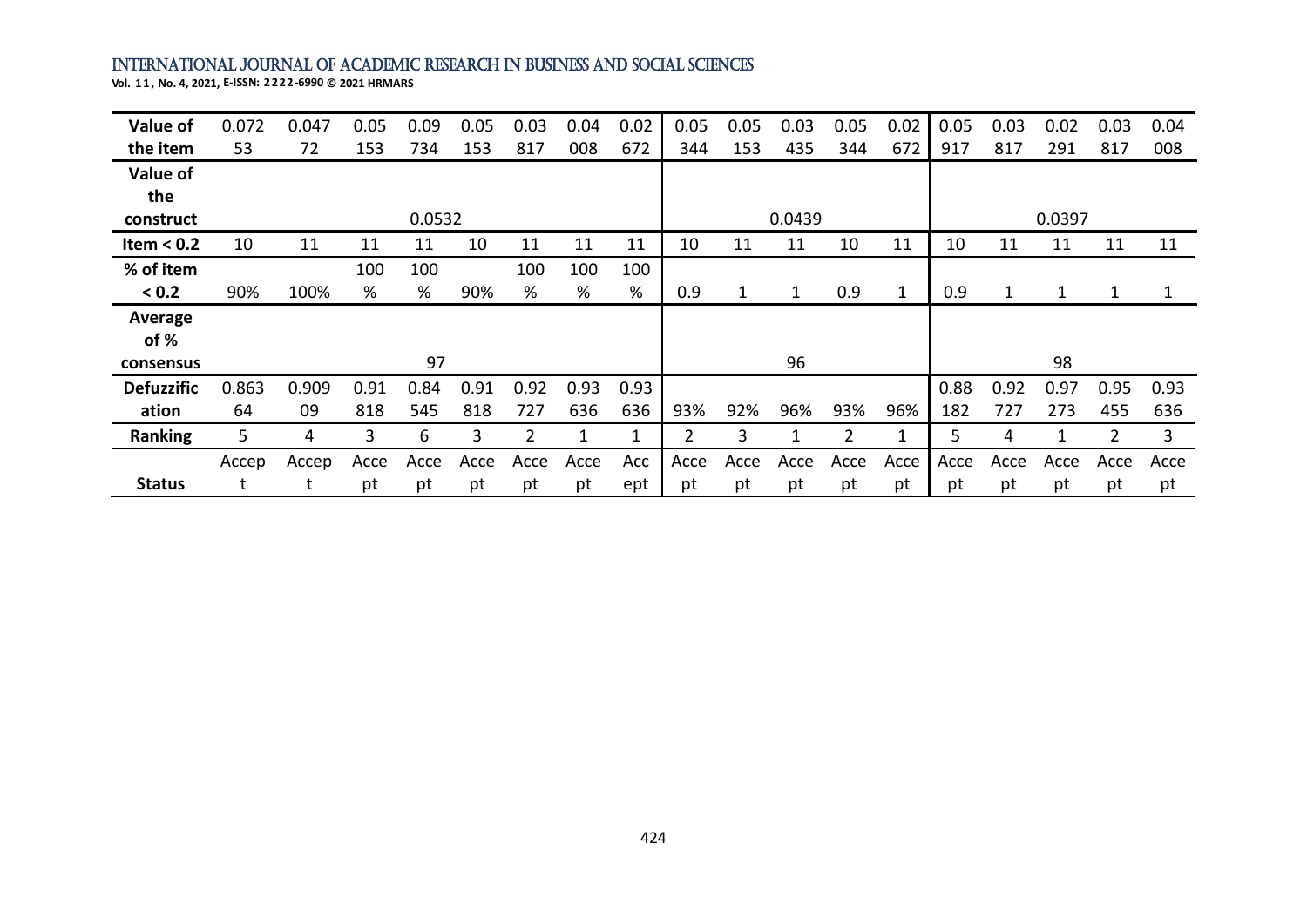**Vol. 1 1 , No. 4, 2021, E-ISSN: 2222-6990 © 2021 HRMARS**

### Table 8: Elements Rank

|           | <b>Construct</b>        | <b>Early elements Rank</b> | <b>New Elements</b>      |
|-----------|-------------------------|----------------------------|--------------------------|
|           |                         |                            | Ranking                  |
| I-CyLearn | <b>Emotional Factor</b> | EF1, EF2, EF3, EF4, EF5    | EF3, EF4, EF5, EF1, EF2  |
| Framework | Cognitive factor        | C1, C2, C3, C4, C5         | C3, C5, C4, C1, C2       |
|           | Social factor           | SF1, SF2, SF3, SF4,        | SF7, SF8, SF6, SF5, SF3, |
|           |                         | SF5, SF6, SF7, SF8         | SF2, SF1, SF4            |

# Table 9: The final *I-CyLearn* framework in Islamic Social Network Learning

|                  | Construct        | <b>Final elements</b>                                                                                      |
|------------------|------------------|------------------------------------------------------------------------------------------------------------|
|                  | Emotional        | Reward processing and reinforcement<br>$\bullet$                                                           |
|                  | Factor           | Active maintenance of valence information                                                                  |
|                  |                  | Increase active response to positive emotion                                                               |
|                  |                  | Lecturer control social emotional interaction<br>$\bullet$                                                 |
|                  |                  | Detection of emotional conflict                                                                            |
|                  | Cognitive factor | Intellectual developments (Optimizing the<br>$\bullet$                                                     |
|                  |                  | Students critical thinking)                                                                                |
|                  |                  | Openness principle (Lecturer play as facilitator to<br>$\bullet$                                           |
|                  |                  | guide and facilitate students)                                                                             |
| I-CyLearn        |                  | Interaction principle (Interaction between<br>$\bullet$                                                    |
| <b>Framework</b> |                  | students and lecturer by conducting the form of                                                            |
|                  |                  | question and answer given by the students)                                                                 |
|                  |                  | Asking principle (Lecturer ask the students to<br>٠                                                        |
|                  |                  | encourage student participation)                                                                           |
|                  |                  | Learning to think principle (Lecturer emphasized                                                           |
|                  |                  | students thinking skills by maximizing the use of                                                          |
|                  | Social factor    | brain)                                                                                                     |
|                  |                  | Reinforcement. The lecturer gives some<br>$\bullet$<br>responses to reinforce positive refection & reports |
|                  |                  | of the students                                                                                            |
|                  |                  | <b>Evaluation.</b> The Lecturer evaluates students                                                         |
|                  |                  | report, performance & attitude                                                                             |
|                  |                  | Reflection, reporting & presentation. Students                                                             |
|                  |                  | make reflections of the completed activities, make                                                         |
|                  |                  | reports in the classroom.                                                                                  |
|                  |                  | <b>Preparing &amp; giving a presentation.</b> Students                                                     |
|                  |                  | thanks their learning partners & giving them                                                               |
|                  |                  | presents                                                                                                   |
|                  |                  | Delivering the assignment of observation & the                                                             |
|                  |                  | rule of practice. The lecturer explains the rules                                                          |
|                  |                  | consisting of: Goal of activity, pairing the students,                                                     |
|                  |                  | procedure, time allocation for the activity                                                                |
|                  |                  | Finding the learning partner. Students                                                                     |
|                  |                  | autonomously find their learning partners around                                                           |
|                  |                  | the campus or their houses                                                                                 |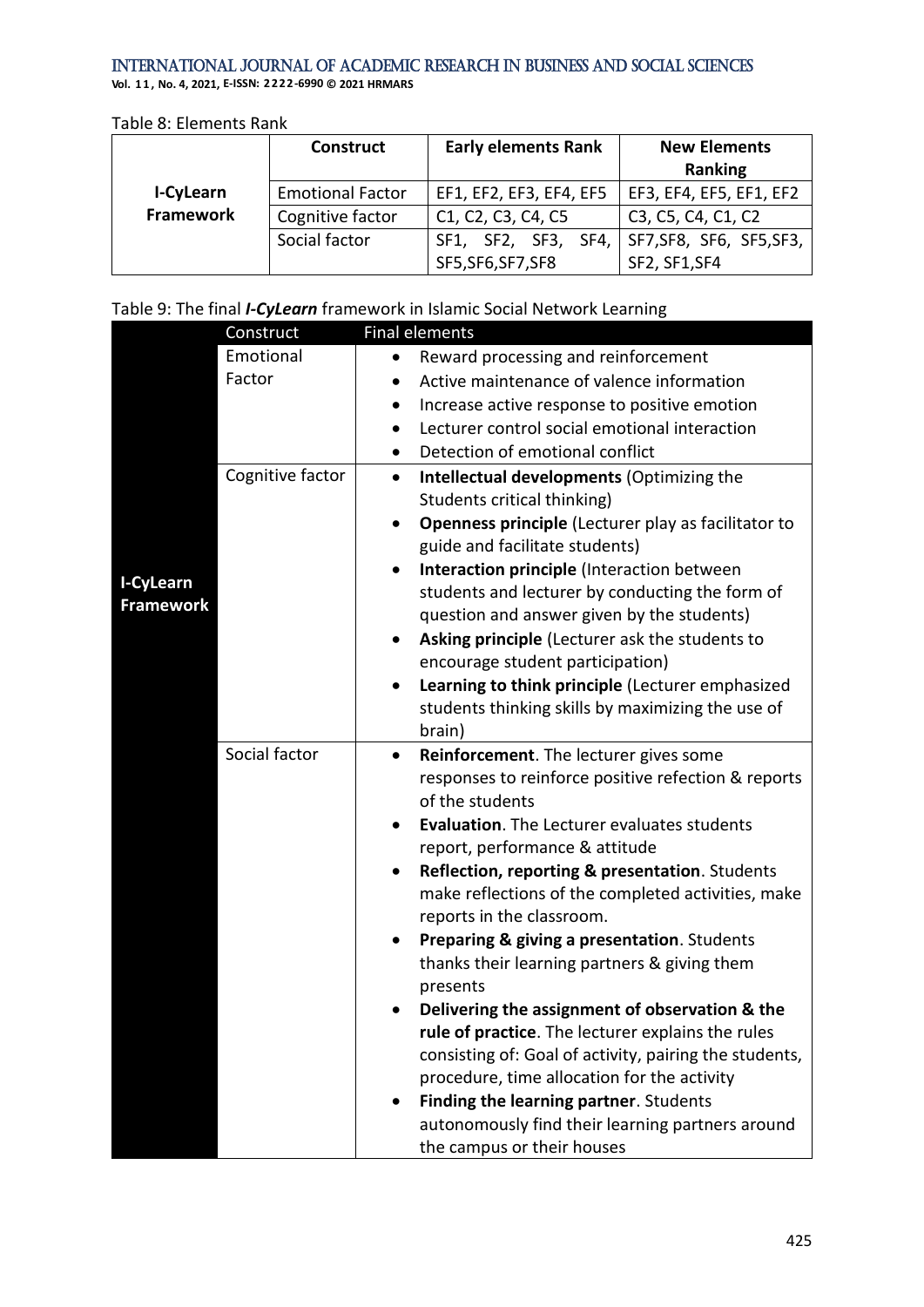#### International Journal of Academic Research in Business and Social Sciences **Vol. 1 1 , No. 4, 2021, E-ISSN: 2222-6990 © 2021 HRMARS**

| <b>Initial Observation.</b> Students introduce  |  |
|-------------------------------------------------|--|
| themselves & their objectives to their learning |  |
| partners & negotiate time and procedure of the  |  |
| participatory observation                       |  |

### **Conclusion**

As the rest of the world begins to use technology effectively in all sectors including in the education system. In line with the currents needs, educational institutions in Malaysia are beginning to adapt e learning or digital learning effectively as it more flexible, fast and facilitates the delivery of information in line with the governments requirements to encourage informations sharing. Due to its versatility and accesability , e learning can provide a new dimension of education. E learning will possibly become an excellent interactive education platform in the future because it will increase the quality of education and participation in our formal education. Systems. Furthermore, E learning is a key part of versatility by giving students and educators the opportunity to choose where and when they are teaching or leraning according to their professional and personal needs (Chang & Chang; Rani & Kant, 2013). Based on this scenario, the need for a specific guideline or framework to be used as a basic guide in filling online learning activities should be formed to facilitate educators in implementing their teaching and learning. Finally, the researcher managed to produce a basic framework in the implementation of online learning in the context of higher education in Malaysia or in other part of the globe.

### **Guideline for Future Research**

**This study basically uses developmental design research. Therefore, future researcher can use** other research methods such as quantitative or qualitative to obtain more in depth data. Moreover, this study also uses a Fuzzy Delphi method that specailised in expert consensus, therefore future research can use other methods to obtain more generalized results. If more specific, future reseachers can adapt this research framework to form a module or research model that can be utilized in the same field in the future.

### **Reference**

- Adler, M., & Ziglio, E. (1996). *Gazing into the Oracle: The Delphi method and its application to social policy and public health*: Jessica Kingsley Publisher
- Al-Emran, M., & Mezhuyev, V. (2019). Examining the Effect of Knowledge Management Factors on Mobile Learning Adoption Through the Use of Importance-Performance Map Analysis (IPMA). *In International Conference on Advanced Intelligent Systems and Informatics* (pp. 449–458). Springer.
- Al-Emran, M., & Teo, T. (2019). Do knowledge acquisition and knowledge sharing really affect e-learning adoption? An empirical study. *Education and Information Technologies*. https://doi.org/10.1007/s10639-019-10062-w
- Bodjanova, S. (2006). Median alpha-levels of a fuzzy number. *Fuzzy Sets and Systems*, 157(7), 879–891. doi: 10.1016/j.fss.2005.10.015
- Belmonte, J. L., Segura-Robles, A., Moreno-Guerrero, A. J., & Parra-González, M. E. (2020). Machine learning and big data in the impact literature. A bibliometric review with scientific mapping in web of science. *Symmetry*. https://doi.org/10.3390/SYM12040495
- Cantrill, J. A., Sibbald, B., & Buetow, S. (1996). The Delphi and nominal group techniques in health services research. *International Journal of Pharmacy Practice*, *4*(2), 67–74.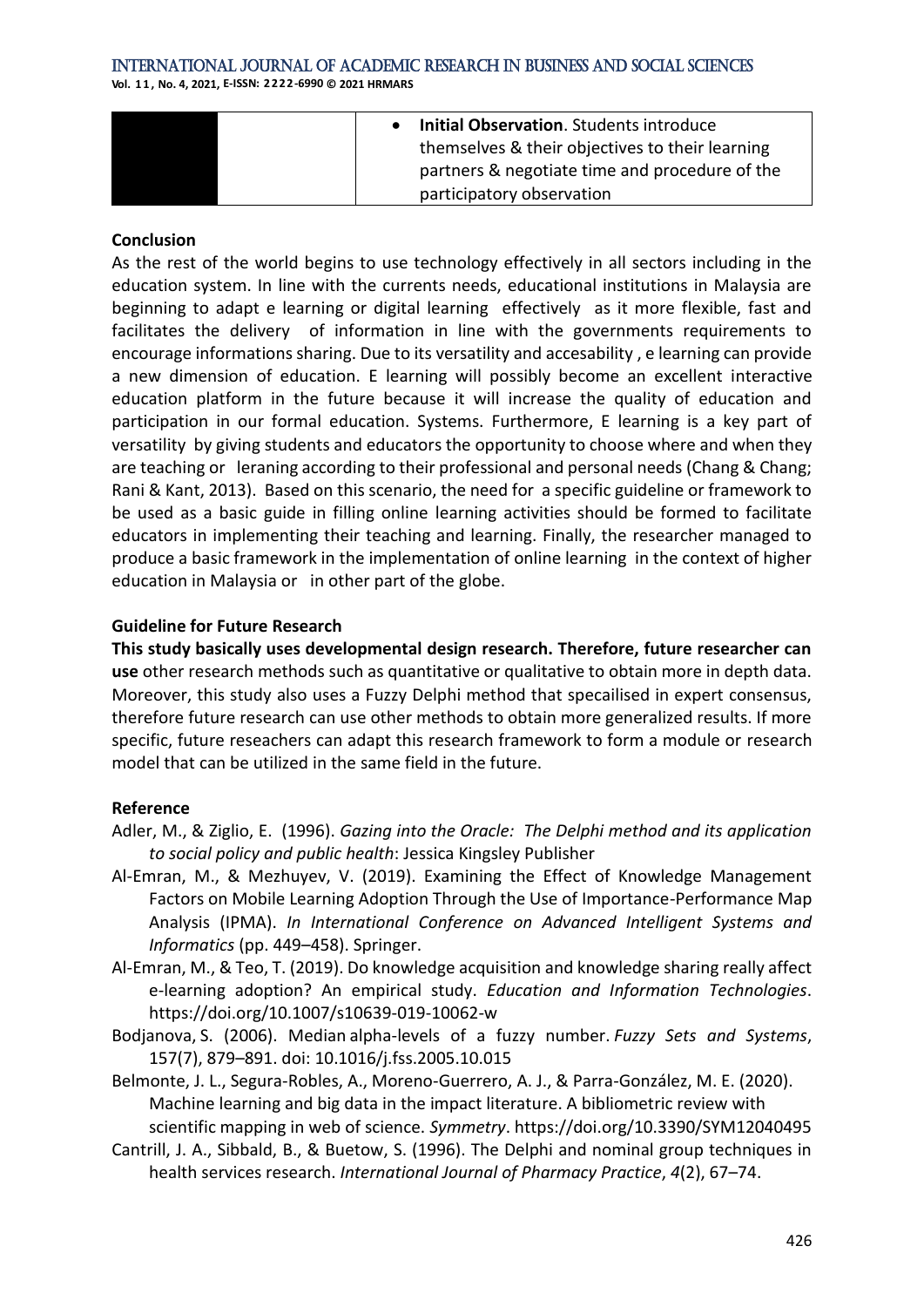- Chang, P.-L., Hsu, C.-W., & Chang, P.-C. (2011). Fuzzy Delphi Method for evaluating hydrogen production technologies. *International Journal of Hydrogen Energy*, 36(21), 14172– 14179. doi:10.1016/j.ijhydene.2011.05.045
- Chang, I. Y., & Chang, W. Y. (2012). Effects of E-learning on learning performance A case study on students in tourism department in Taiwan. *Pakistan Journal of Statistics*.
- Cheok, M. L., & Wong, S. L. (2014). Teachers' perceptions of E-learning in Malaysian secondary schools. *Proceedings of the 22nd International Conference on Computers in Education, ICCE 2014*.
- Dalkey, N., & Helmer, O. (1963). An Experimental Application of the Delphi Method to the Use of Experts. *Management Science*.
- Daud, W. A. A. W., Teck, W. K., Ghani, M. T. A., & Ramli, S. (2019). The Needs Analysis of Developing Mobile Learning Application for Cybergogical Teaching and Learning of Arabic Language Proficiency. *International Journal of Academic Research in Business and Social Sciences*. https://doi.org/10.6007/ijarbss/v9-i8/6206
- Dailey-Hebert, A., & Dennis, K. S. (2015). Transformative perspectives and processes in higher education. In *Transformative Perspectives and Processes in Higher Education*. https://doi.org/10.1007/978-3-319-09247-8
- Yusuf, Y. Q. (2018). Digital culture and digitagogy : a life of a digital culturalist and a digitagogist. *The Roles of Parents in Shaping Children's Characters (ICECED)*.
- Hasson, F., Keeney, S., & McKenna, H. (2000). Research guidelines for the Delphi survey technique. *Journal of Advanced Nursing*. https://doi.org/10.1046/j.1365-2648.2000.t01- 1-01567.x
- Hsieh, T. Y., Lu, S. T., & Tzeng, G. H. (2004). Fuzzy MCDM approach for planning and design tenders selection in public office buildings. *International Journal of Project Management*. https://doi.org/10.1016/j.ijproman.2004.01.002
- Hubalovsky, S., Hubalovska, M., & Musilek, M. (2019). Assessment of the influence of adaptive E-learning on learning effectiveness of primary school pupils. *Computers in Human Behavior*. https://doi.org/10.1016/j.chb.2018.05.033
- Linstone, H. A., & Turoff, M. (2002). *The Delphi Method - Techniques and Applications*. The Delphi method - Techniques and applications.
- Kasim, N. N. M., & Khalid, F. (2016). Choosing the right learning management system (LMS) for the higher education institution context: A systematic review. *International Journal of Emerging Technologies in Learning*. https://doi.org/10.3991/ijet.v11i06.5644
- Kim, S.-E., Lee, K. Y., Shin, S. Il, & Yang, S.-B. (2017). Effects of tourism information quality in social media on destination image formation: *The case of Sina Weibo. Information & Management*, 54(6), 687–702
- Basak, K. S., Wotto, M., & Bélanger, P. (2018). E-learning, M-learning and D-learning: Conceptual definition and comparative analysis. *E-Learning and Digital Media*. https://doi.org/10.1177/2042753018785180
- Mustapha, R., & Darusalam, G. (2017). *Aplikasi kaedah Fuzzy Delphi dalam Kajian Sians Sosial*. Penerbitan Universiti Malaya. Kuala Lumpur
- J. Skulmoski, G., T. Hartman, F., & Krahn, J. (2007). The Delphi Method for Graduate Research. *Journal of Information Technology Education: Research*. https://doi.org/10.28945/199
- Perera, A. H., Drew, C. A., & Johnson, C. J. (2012). *Expert Knowledge and Its Application in Landscape Ecology*. Springer, *New York*, 1–11. http://doi.org/10.1007/978-1-4614-1034- 8